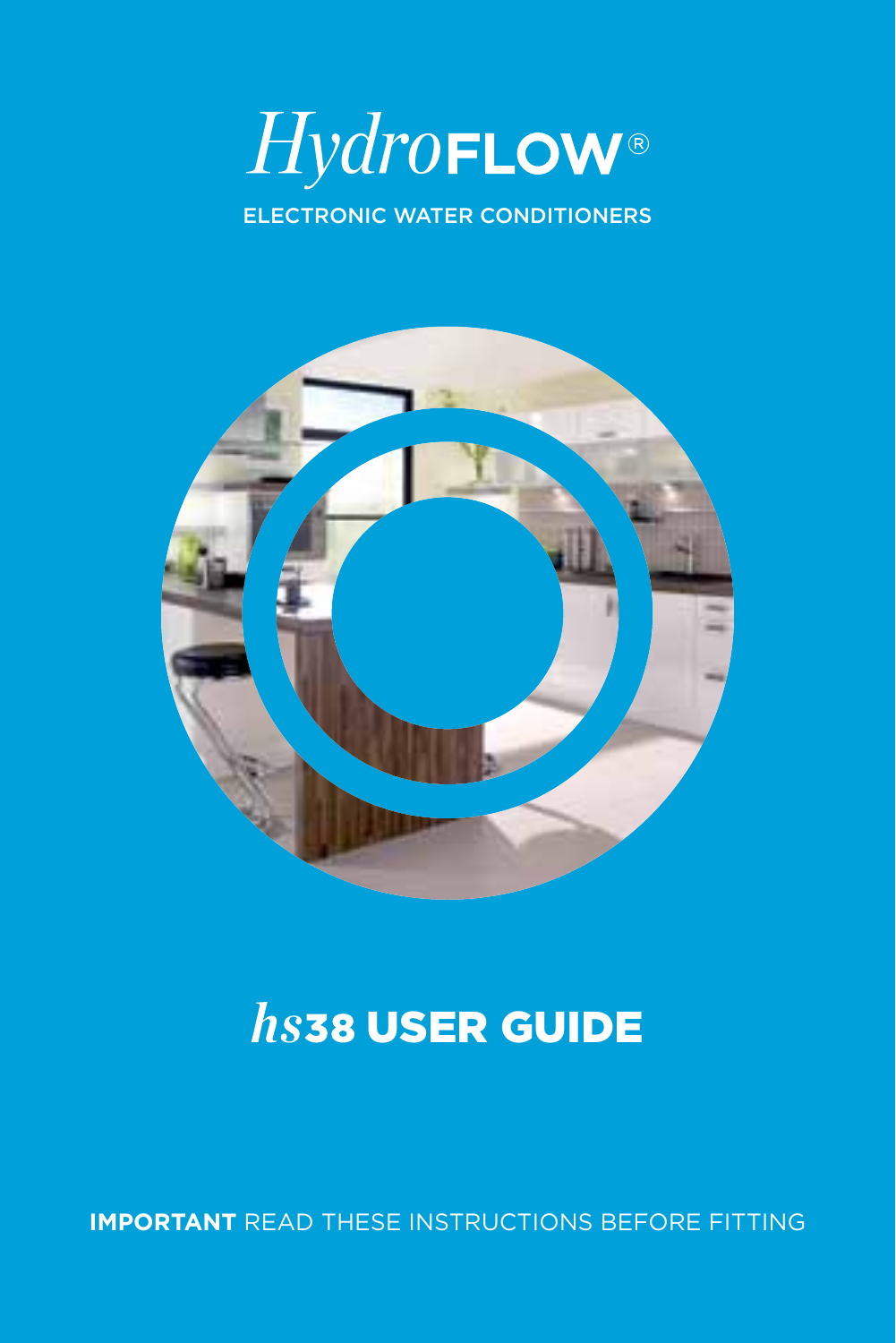**HYDROPATH Technology** | The home of *HydroFLOW* 

٠

W

Ù

-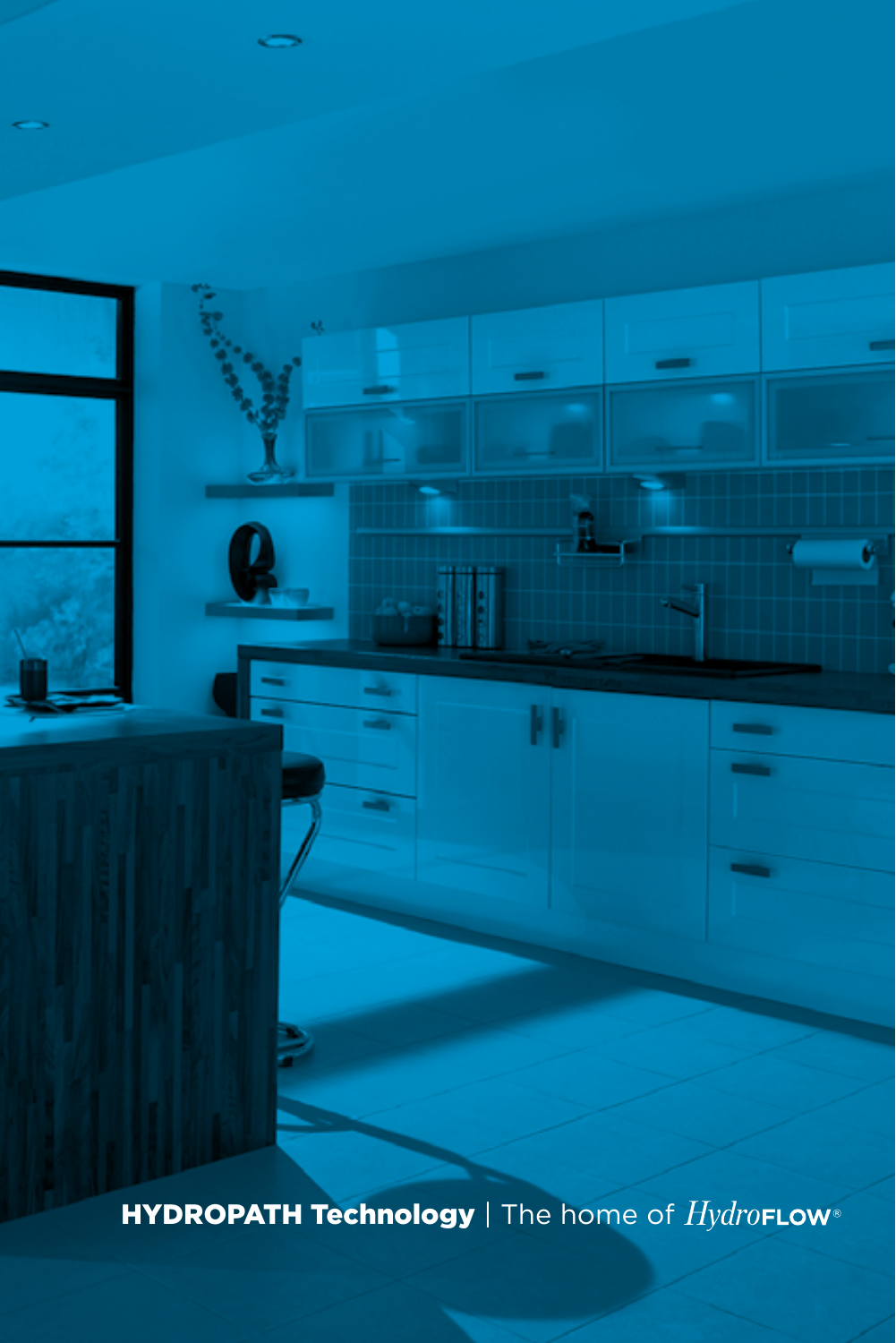#### **CONTENTS**

| <b>LOCATION</b>                       | $01 - 02$ |
|---------------------------------------|-----------|
| <b>INSTALLATION &amp; ELECTRICITY</b> | 03-04     |
| <b>TROUBLESHOOTING &amp; LOOPS</b>    | 05-06     |
| <b>GUARANTEE</b>                      | 07-08     |

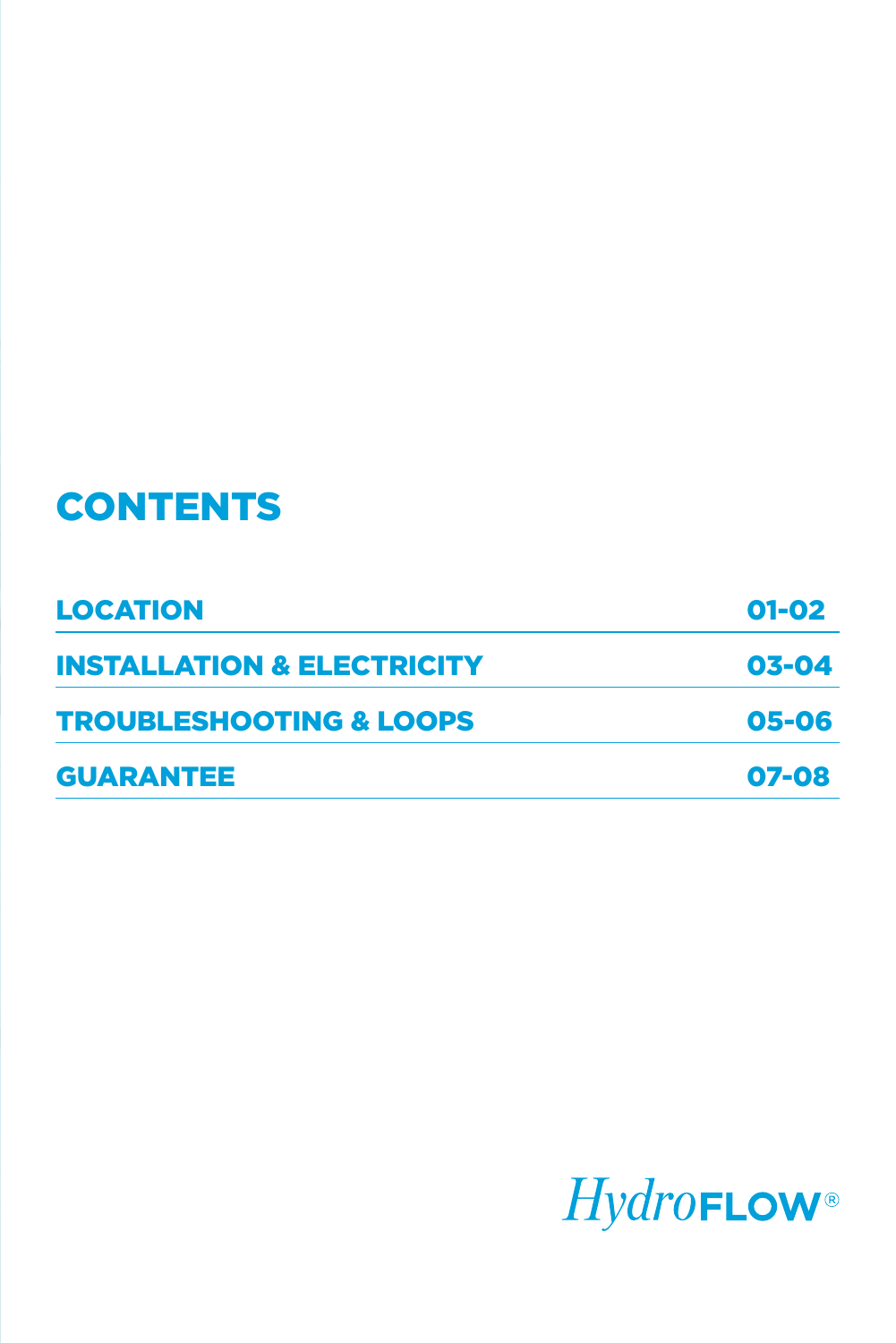



### LOCATION

For optimal performance, install the unit on the cold feed to the place where the water is heated. This could be on the cold inlet to a combination boiler **(A)** or on the cold inlet to a hot water cylinder **(B)**.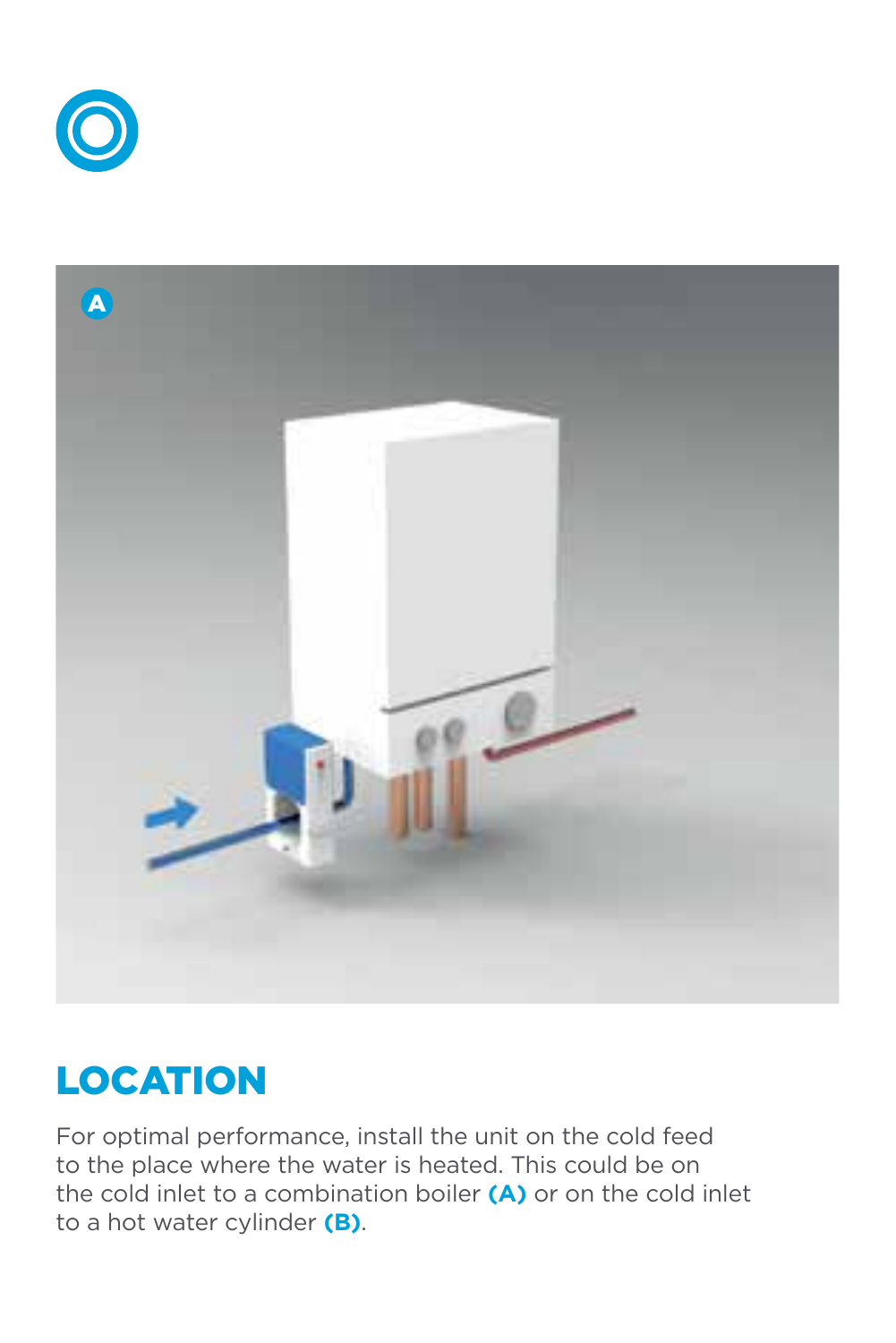





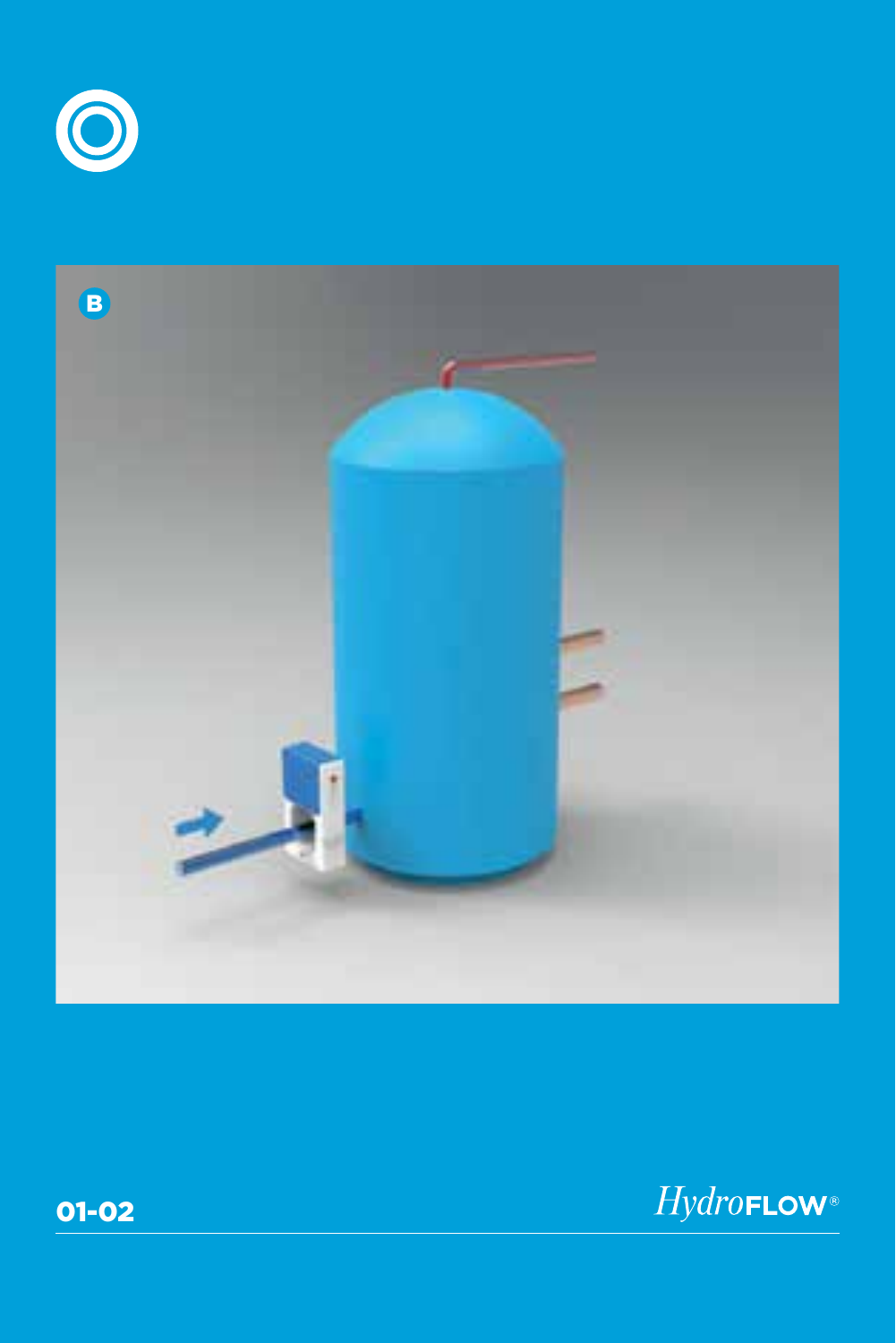

#### INSTALLATION

- 1. Wrap the clip around the pipe and tighten the screw with a screwdriver **(C)**.
- 2. Push the top section firmly onto the clip **(D)**.
- 3. Slide the bottom section onto the top section **(E)**.
- 4. Withdraw the split pin **(F)**.
- 5. Plug PSU into unit and connect to mains power **(G)**.

Note: the unit can be fitted without a clip when the pipe is close to the wall.

#### **ELECTRICITY**

As with all electrical equipment, ensure that the equipment is connected in accordance with current electrical regulations in your area.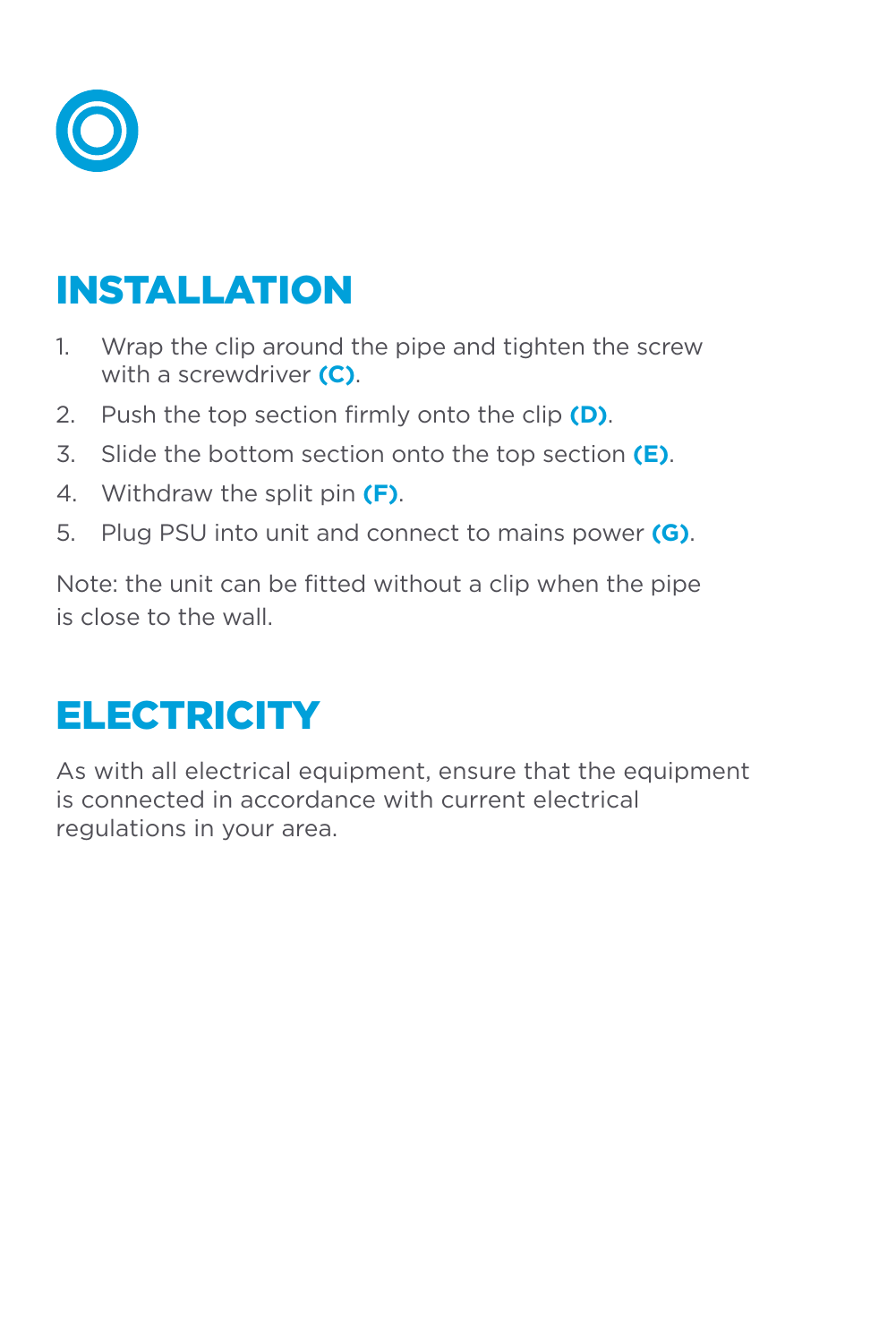





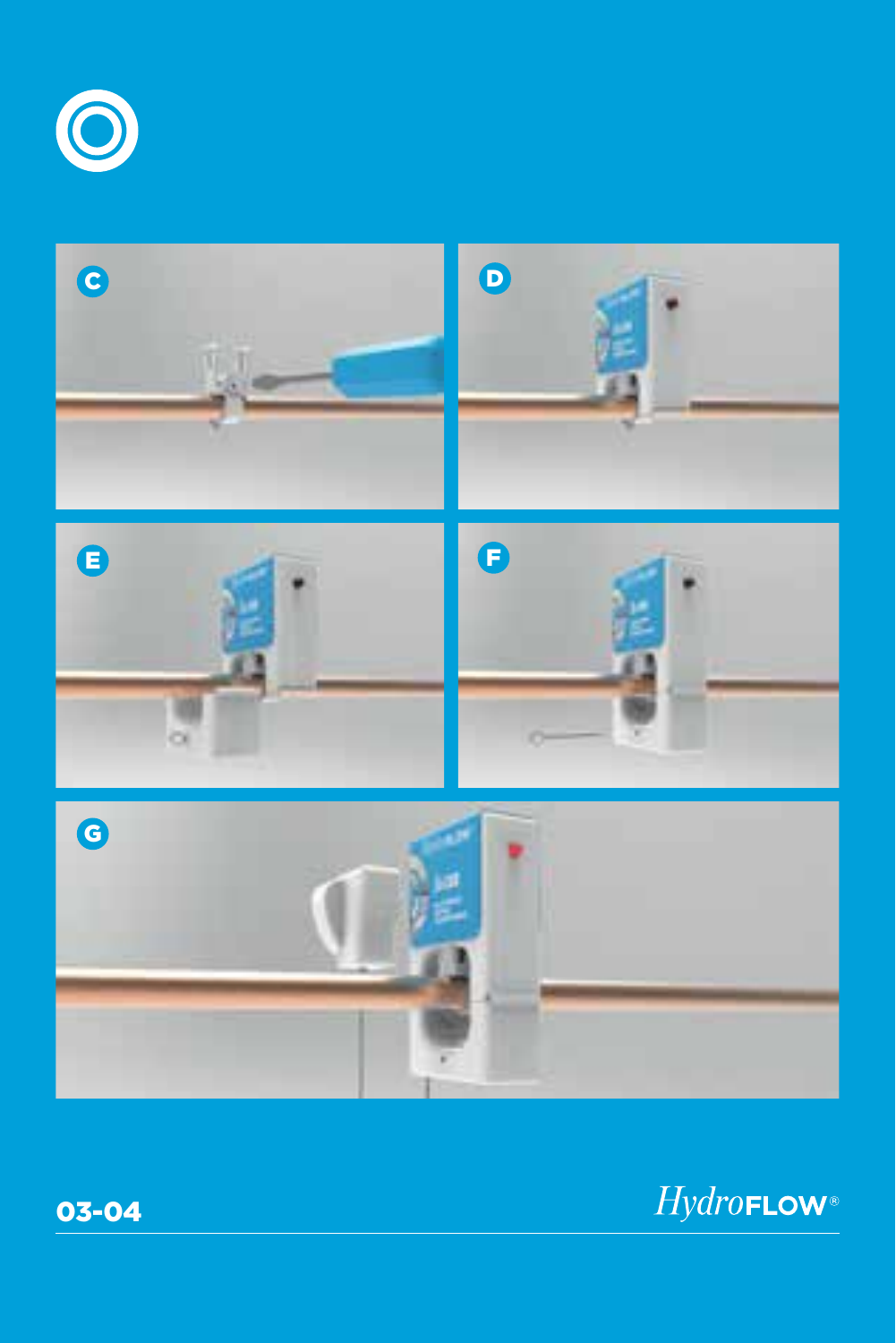

#### TROUBLESHOOTING

The red light shows that the signal is being transmitted into the water - it should be bright. If this is not the case check the following:

- 1. The split pin should be removed from the unit.
- 2. The mains supply should be on. Check that the PSU is fully plugged into the mains and that the DC jack is fully plugged into the unit.
- 3. If fitting to metal pipework, avoid placing unit into an electrical loop (see below).

If the unit is fitted in a loop, move the unit to a location outside the loop.

#### LOOPS

An electrical loop occurs when the signal can travel through metal from one side of the unit to the other **(H)**. If the unit is fitted in a loop, the signal does not propagate correctly and is trapped in the loop. Earth bonding or pipework is a common cause. Loops cannot be formed if the unit is fitted to plastic pipe.

Moving the unit to a location outside the loop – for example "before" the earth bonding - allows the signal to propagate correctly **(I)**. To remove the unit from the pipe, re-insert the split pin.

A quick test to see if the unit is in a loop is to remove the unit from the pipe, reassemble it off the pipe, and see if the light becomes brighter.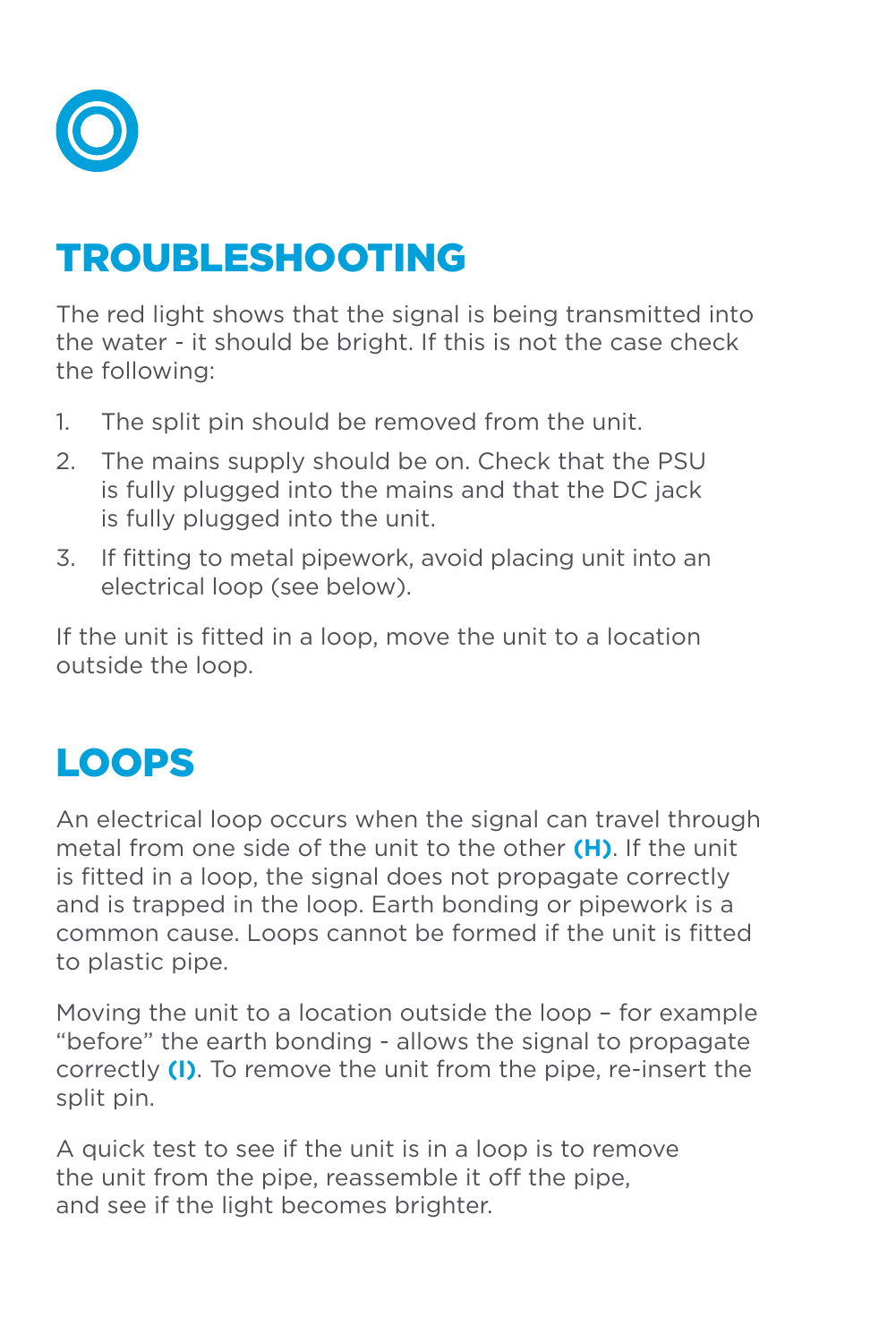





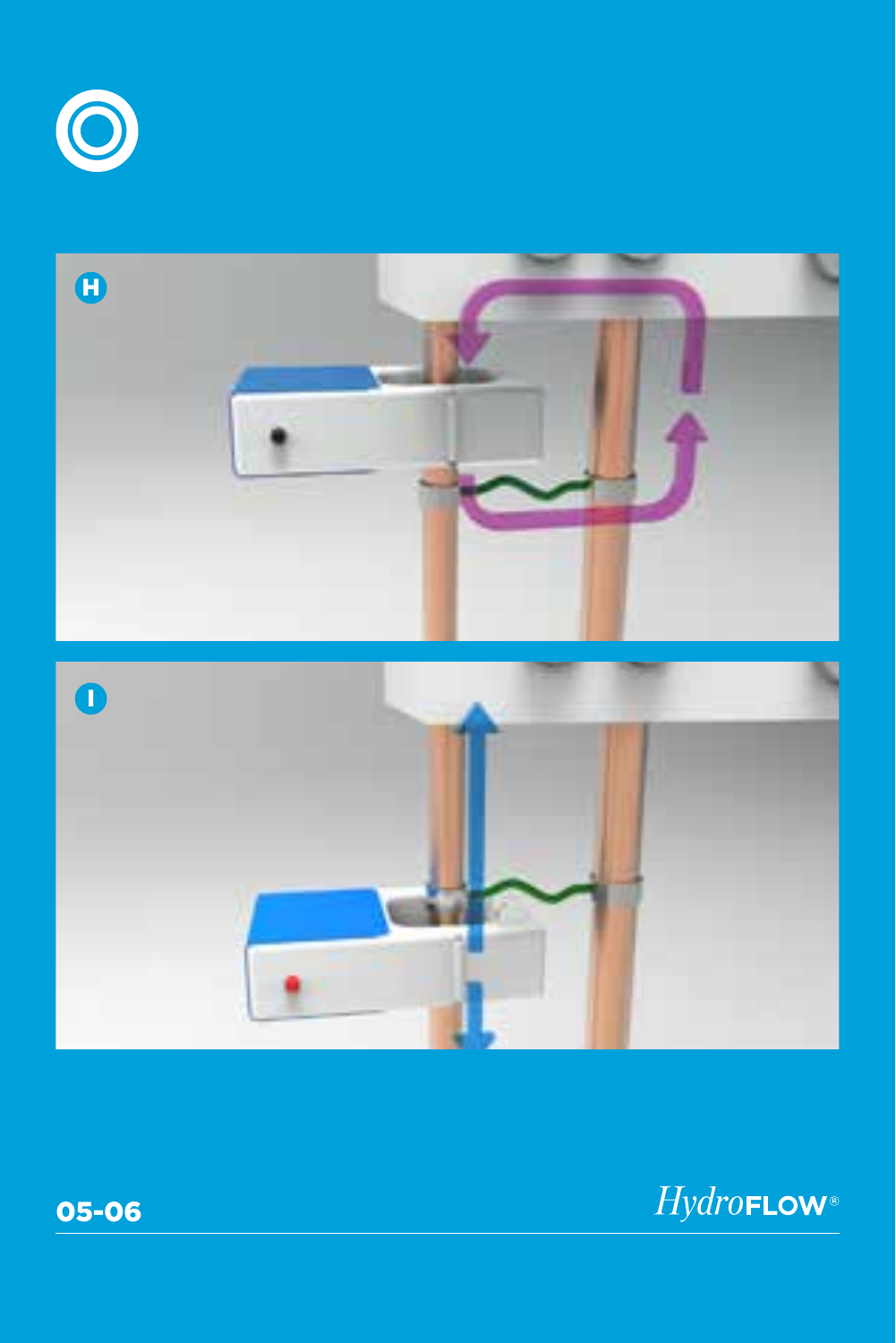

#### GUARANTEE

Should a fault occur with this product within the first 3 years after purchase, then the product will either be repaired or replaced free of charge under the manufacturer's product guarantee. Guarantee claims are strictly limited to the value of the original purchase price and HYDROPATH accepts no responsibility for any consequential loss that may result from a product failure.

- It is a condition of this guarantee that no unauthorised repairs are carried out or attempted as they will invalidate the guarantee. Faulty product that is within the guarantee period should be returned to the point of purchase together with a copy of the bill of receipt.
- HYDROPATH recommends that the unit is wired to a surge-protected power supply, and no claims will be accepted where product failure or damage is the direct result of a surge from an unstable power supply.
- Customers should be aware that water leaks from plumbing systems may result as a consequence of limescale removal. Customers are advised therefore to periodically inspect the plumbing system to ensure that the system and compression joints in particular remain water-tight.
- No claims will be accepted by HYDROPATH for products purchased through un-authorised vendors or re-sellers. A list of authorised vendors can be found on our website.
- This quarantee does not affect a customer's statutory rights.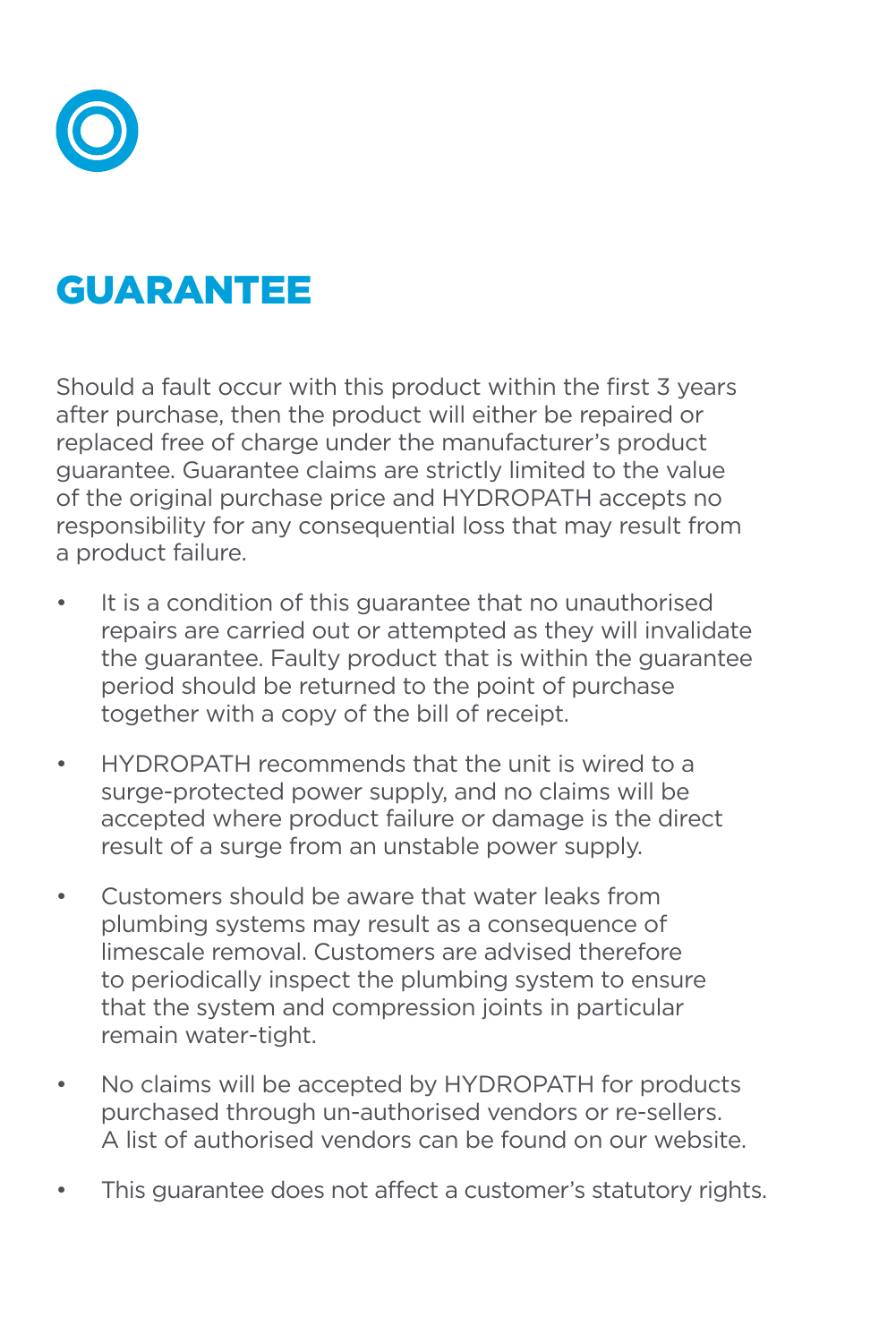